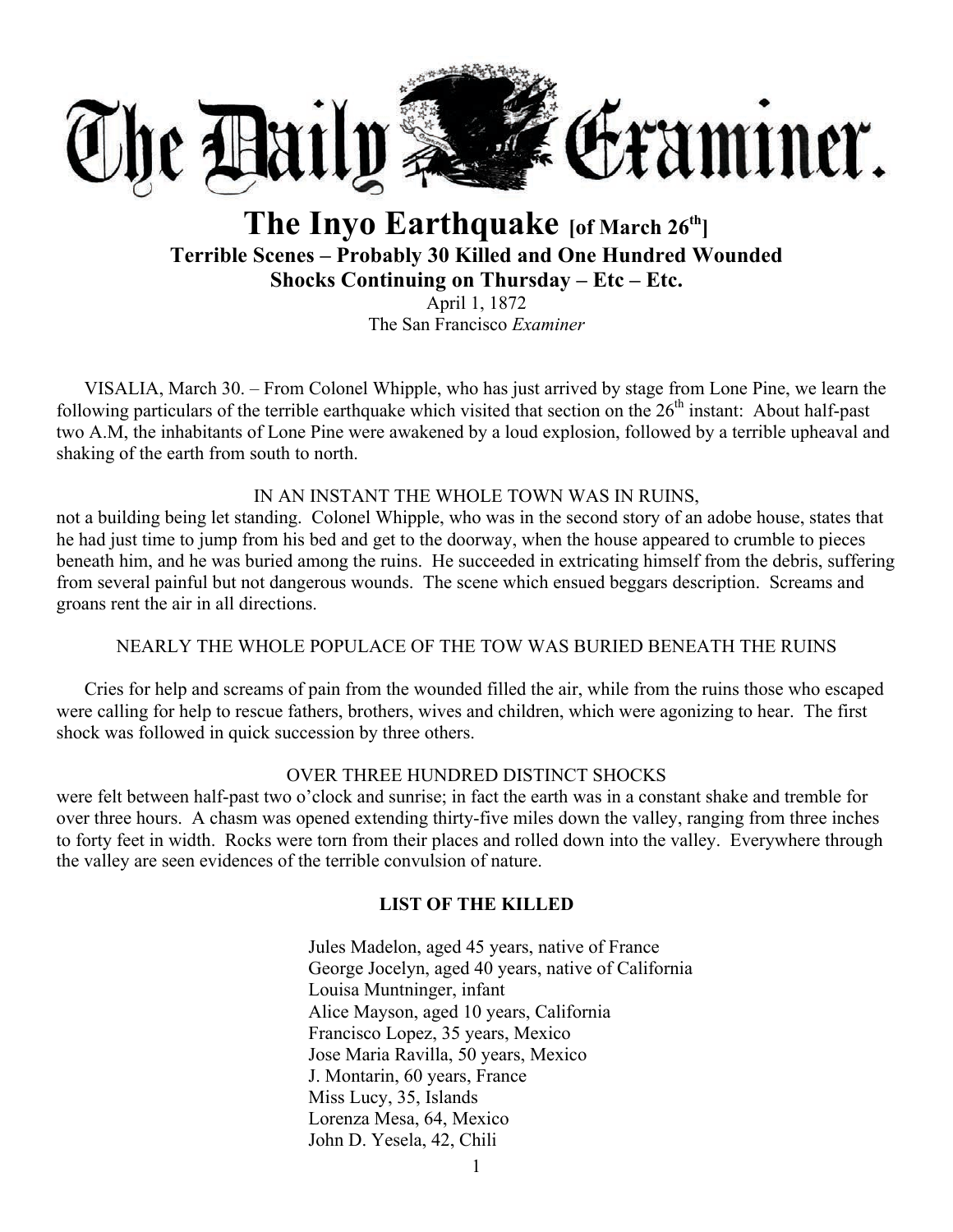Antonio Montoye, 26, Mexico Maria Cordok Terracon, 22, Mexico Dolores Tarrason, 8, California Louisa Tarracon, 7, California Antone Terrascon, infant, California Philomel Henriques, 4, California Alberto Henriques, 2, California Tolinasday Tapito, 60, Chili Mr. Gray, 42 years, Texas Ignacio Cordova, 47 years, Mexico

#### **INJURED**

F. Austin Baddie, Thos. Gardner, Mr. Burkhardt, Mrs. Burkhardt, Mr. McCall, Miss McCall R. A. Loomis D. P. Carter Miss Timburt Mrs. N. Reddy C. Cohn Mrs. Jose Aline Mrs. Califf Miss Califf Colonel Whipple J. Mankind Burton James Jourle G. Prancirro M. E. Culiup and three children T. B. Larrien F. Murphy Andrew Lumas P. Corvantas S. Munez L Parca J Cordoba R. Tarracon

CERRO GORDO WAS BADLY DAMAGED many buildings cracked, and some few thrown down – no persons badly injured.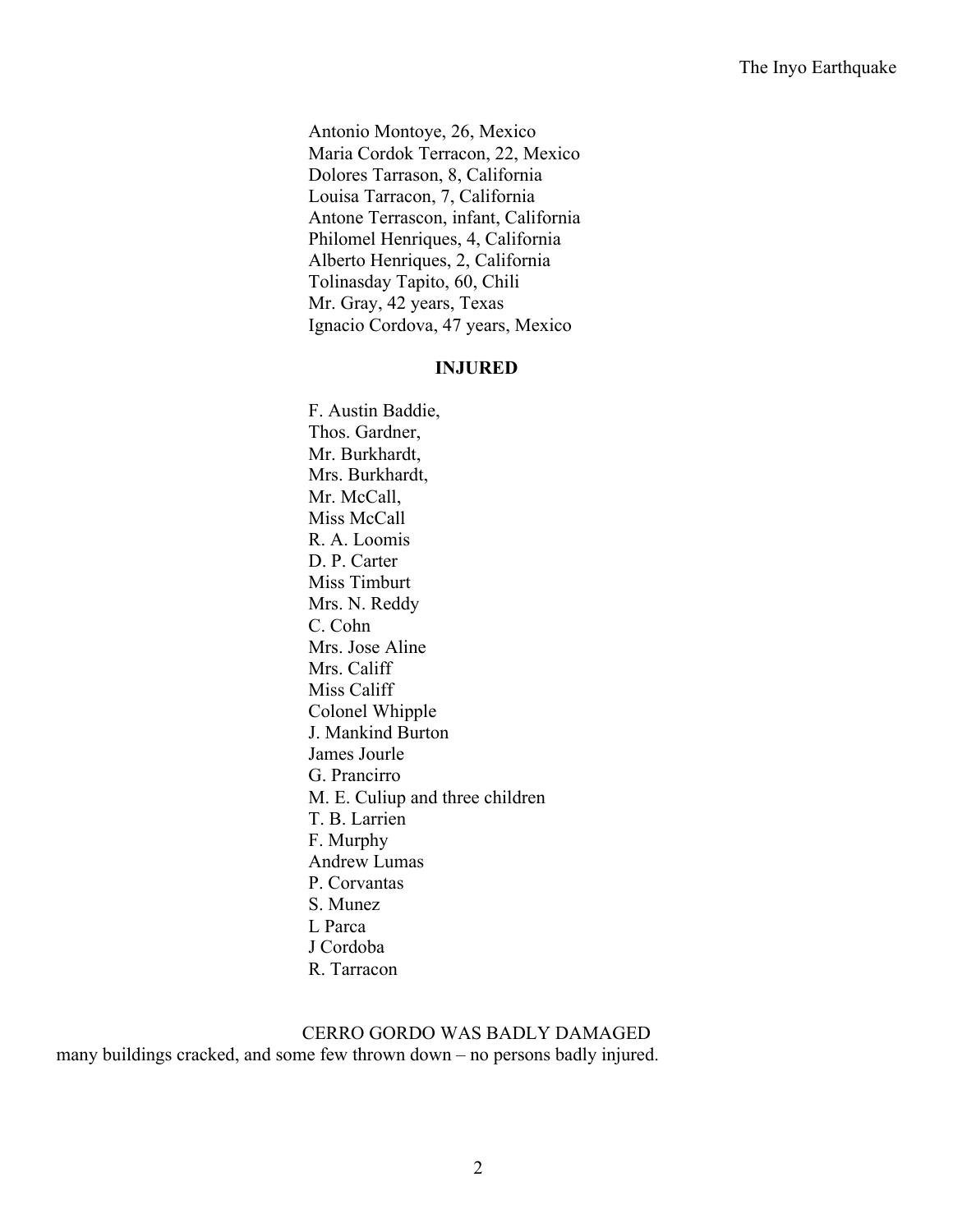# SWANSEA WAS ALSO TOTALLY DESTROYED:

building all down to the ground, and furnaces all thrown down. Col. Tregallas, of the Swansea works, was killed. No other casualty reported as yet. The Superintendent of the Swansea Company sent twenty men to Lone Pine, and sixteen were sent from Cerro Gordo, to assist in extricating the bodies from the ruins.

# LONE PINE THE CENTRE OF COMMOTION

All accounts agree in placing Lone Pine over the centre of commotion. Before each shock an explosion could be heard which sounded immediately beneath the feet. Over six hundred distinct shock were felt within fifty-eight hours after the first.

# DESTITUTION

There is much destitution among the inhabitants of Lone Pine and vicinity, many having lost all but life. Col. Whipple was selected to proceed to San Francisco for the purpose of procuring aid fro the destitute.

# CONTINUED SHOCKS

Several distinct shocks were felt in this city last night, and are still coming from the southeast. Persons anticipate finding of immense chasms in the mountains east of us as soon as the snow disappears enough to admit of investigation. In the vicinity of Mount Whitney residents describe the explosion as of a park of heavy artillery fired immediately beneath their feet, which run along the mountain range, north and south, until lost in the distance. Rumors of a volcano in active operation being seen from the summit of Greenhood mountain, sixty miles southeast of here, are in circulation, but their authenticity is considered at least dubious. The Indians in that vicinity have all left, fearing the recurrence of a general convulsion of nature, which, according to tradition, occurred there some hundreds of years ago, and created what is now known as Owens River Valley, but what was before a chain of mountains.

VISALIA, March 30. – We learn the following additional particulars of the great earthquake in Owens River Valley, from private letters received here this evening:

At Independence, one man was killed, and many persons more or less injured. The buildings were all badly strained and cracked, and chimneys and walls thrown down. Goods were pitched from the shelves in stores, and everything breakable dashed to pieces.

Some few buildings were prostrated at Fort Independence. A child was killed, and several persons wounded. Walls and chimneys were thrown down.

# ADOBE AND BRICK BUILDINGS DESTROYED THROUGHOUT THE COUNTY

The Exchange Hotel, Court House, Harris & Rhine's store and John Broder's residence were among the larger buildings totally destroyed at Independence. It is estimated that over 200 buildings were thrown down in all. Not one adobe or brick building is supposed to have escaped destruction, throughout the whole county of Inyo.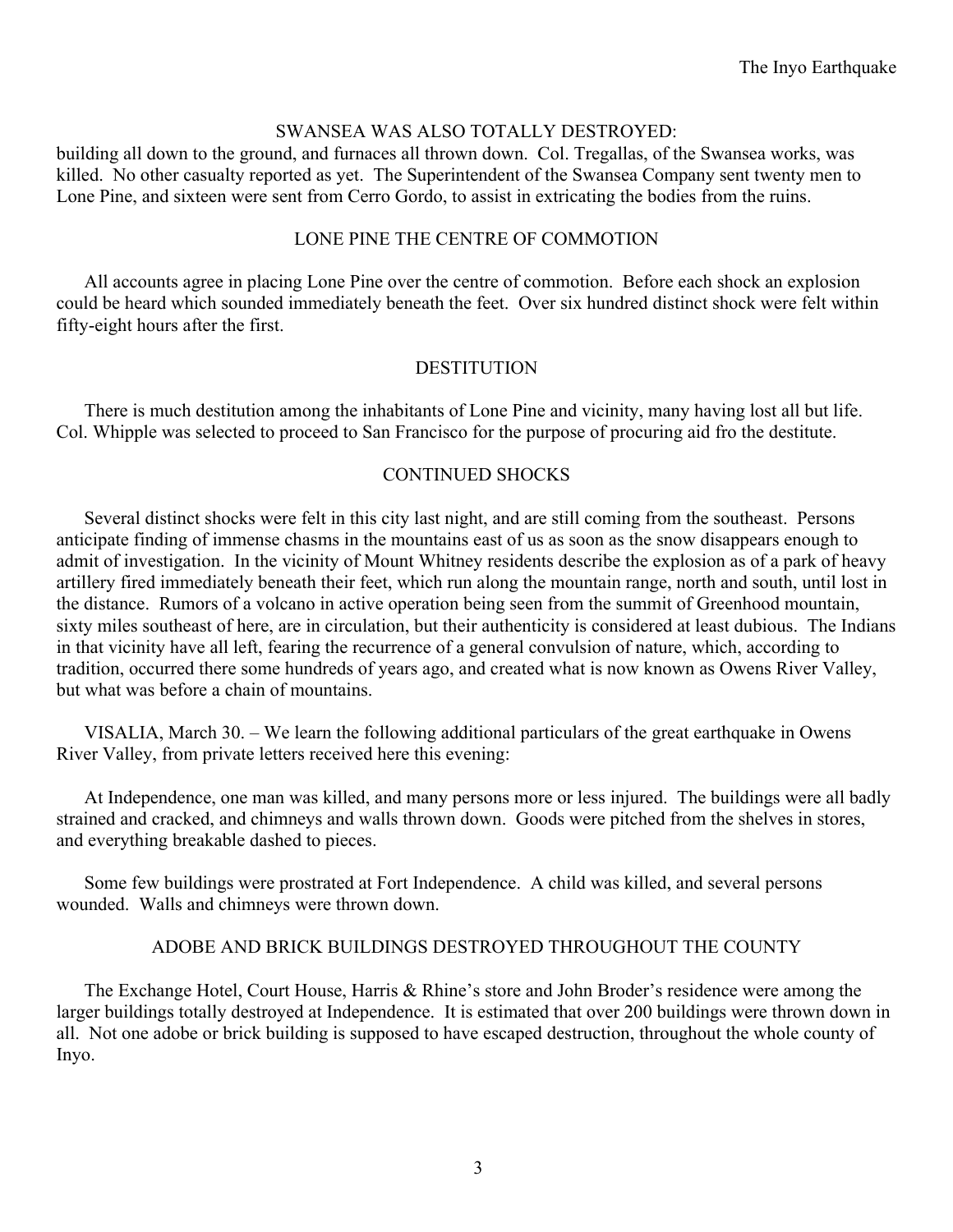# ONE THOUSAND DISTINCT SHOCKS

Up to Wednesday morning fully one thousand distinct shocks were felt. At Tibbet's Ranch, fifteen miles above Independence, about forty acres of ground sank about seven feet below the surface of the surrounding country.

Big Owens Lake has risen four feet since the first shock.

Owens River ran over its banks, depositing shoals of fish on shore; afterward it receded. For a distance of three or four miles, through Lone Pine, the earth is cracked. One side remained stationary, while the other sank seven or eight feet, leaving a wall of earth extending over three miles in length where formerly was a level plain. Innumerable cracks were made throughout the valley.

Kern and Owens Rivers turned and ran up stream for several minutes, leaving their beds dry; finally they returned with largely increased volumes of water.

In the store of Cohen & Brother, at Lone Pine, one brother who succeeded in escaping from the building before it fell was badly injured, while the other was buried beneath the ruins, but was rescued uninjured.

#### FIRE

A fire broke out in the wreck of the store of Mr. Loomis, under which was a large quantity of powder, but many persons worked manfully to subdue the flames at the peril of their lives, and finally succeeded in extinguishing the fire and getting it to a place of safety.

Some of the shocks were preceded by a deafening report, as though the mountains were being rent in two, while others were accompanied by a low, continuous rumble, as of a train of cars running underground. None of the sufferers ever experienced anything so frightful in all their earthquake experience.

# CONTINUED SHOCKS

At the latest accounts (Thursday morning) the explosions and heavings still continue, though not so violently.

# THE VOLCANO

A gentleman from Independence asserts that the smoke and ashes from a volcano could be distinctly seen from that town, and that word had been brought there that lava was running down the sides of the mountain. This is considered unreliable here, but we give it for what it is worth.

The most correct estimates place the number of killed at less than thirty, while the wounded will probably foot up a hundred.

# AID FOR THE DESTITUTE

Subscriptions of money, food and building materials are earnestly solicited for the sufferers.